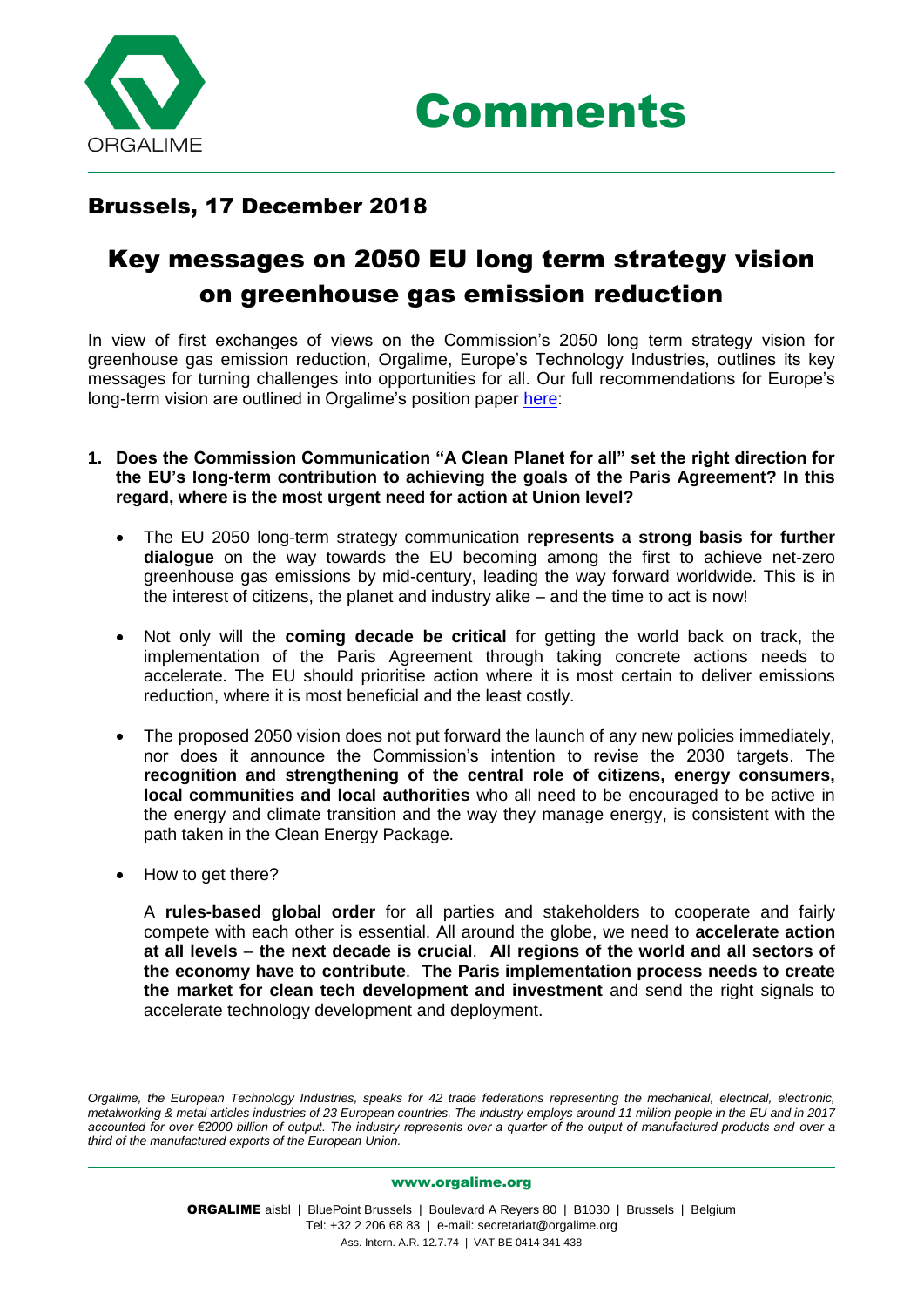In addition to **boosting efficiencies at all levels** – including through use of promising digitally enabled technologies that simultaneously increase productivity, energy or water efficiency and cost efficiency – there are the **following 'no-regrets' options**:

- o **A steady, long-term price signal** in order to be economically efficient, allow early adoption of low-carbon technologies and minimise stranded investments.
- o **Convergence of carbon prices at global level** in different policy instruments, including cap-and-trade systems and carbon taxes.
- o **More electrification and alternative fuels deployment in the transport, buildings and industry sectors** and **sector coupling**.
- o **Highly energy-efficient, renewables-based energy systems with smart grids at all levels, and at distribution level in particular,** and using **all flexibility sources**  (interconnection, storage, demand response and flexible generation).
- o In industrial sectors, apply **advanced, digitally enabled resource- and energyefficient industrial processes/equipment**, and facilitate **industrial symbiosis.**

## **2. Which framework conditions need to be in place to ensure expansion and integration of intermittent renewable energy in particular with regard to long-term storage, market design and deployment of different innovative energy technologies?**

The electricity market design proposals of the clean energy package should be finalised in consistency with the already finalised clean energy files, and the EPBD, EED, RES and Governance measures in particular. It is urgent to prepare Europe for successfully managing the coexistence of centralised and decentralised electricity production through:

- **accelerating the technology neutral deployment of innovative, low carbon and energy efficiency technologies and implementing smart grids at all levels**: smart distribution grids will be increasingly relevant for successfully managing the new complexity of a highly energy efficient and variable, renewable based energy system. The performance of TSOs and DSOs in relation to the development of a smart grid should be regularly measured.
- i**ncluding all flexibility sources**, allowing all generation, storage, energy efficiency and demand resources to participate on equal footing in the market, and establishing a common European Framework for Capacity Remuneration Mechanisms and European Resource Adequacy Assessment.
- **incentivising flexible, clean and "fast delivery" technology solutions** and **flexibility through appropriate price signals**, including mandatory offers of dynamic tariffs and enabling Europeans to manage energy according to real time information.
- **removing today's overcapacity with regard to most polluting and less flexible power generation**.
- **providing a definition of storage that remains open for all types of technologies**, including power-to-x technologies, thermal heat storage and small-scale storage, and the **market-based ownership, development, management and operation of storage.**
- **better differentiating between the different types of data** (commercial vs technical) regarding Data Management and Data Formats and **ensuring fair, non-discriminatory access to commercial data for new entrants, privacy and cyber security**

As regards the distribution grid and interconnectivity:

• laying the groundwork for Europe to successfully manage the coexistence of centralised and decentralised electricity production will offer the EU a **unique opportunity to set a new global standard and be a driver of further innovation and technology** 

*[The European Technology Industries](http://www.orgalime.org/)*